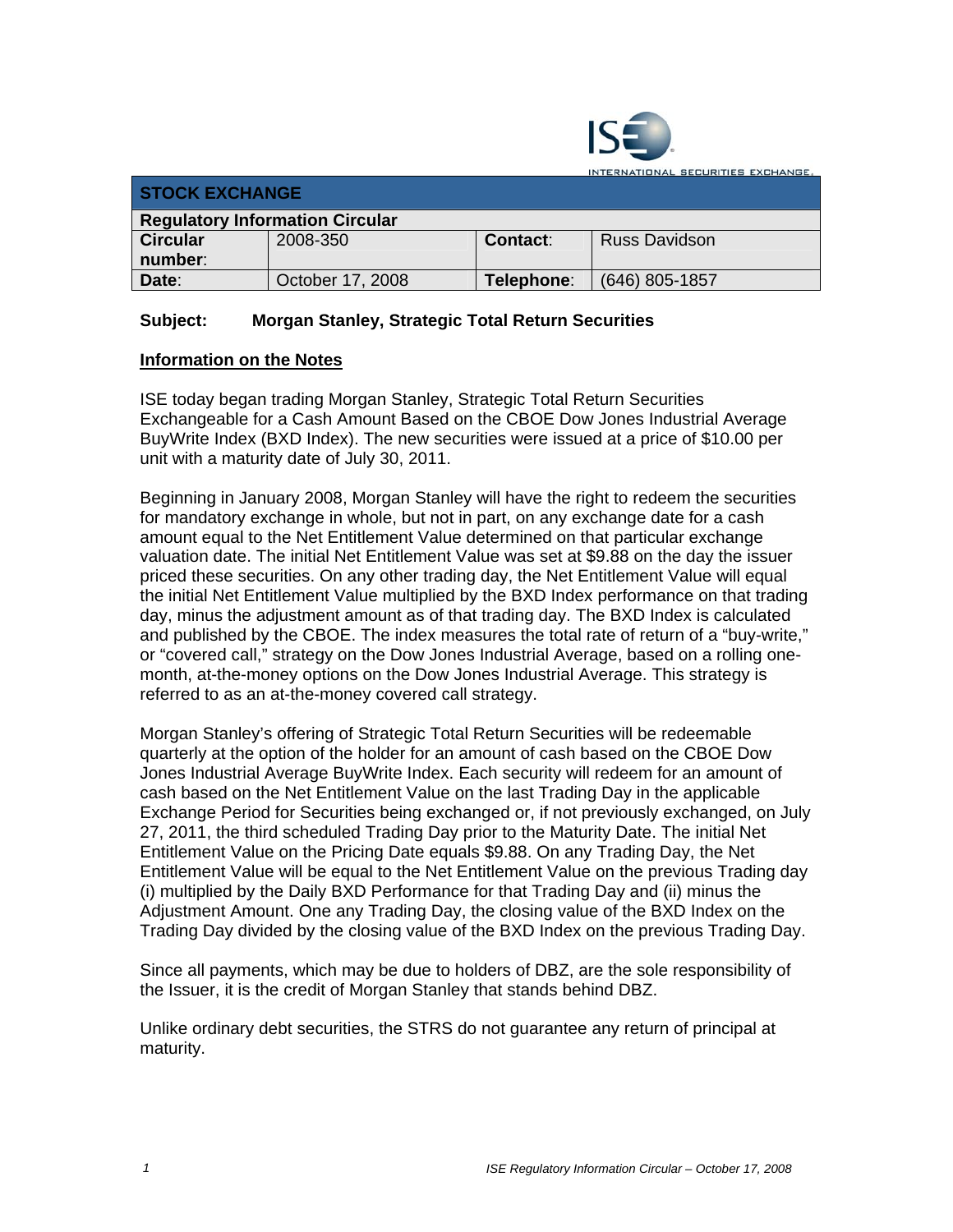There can be no assurances as to how the STRS will trade in the secondary market or whether such market will be liquid or illiquid. Securities with characteristics similar to the STRS are unique securities, and there is currently no secondary market for the STRS.

The market value for the STRS will be affected by a number of factors including, but not limited to, the volatility of the CBOE Dow Jones Industrial Average BuyWrite Index, the dividend rate on the stocks underlying the CBOE Dow Jones Industrial Average BuyWrite Index, market interest and yield and the time remaining to the maturity of the STRS.

Information concerning taxation may be found in the Prospectus.

The Trustee for this security is JPMorgan Chase Bank.

Trading in the shares on ISE is on a UTP basis and is subject to ISE equity trading rules. The shares will trade from 9:00 a.m. until 4:00 p.m. Eastern Time. Equity Electronic Access Members ("Equity EAMs") trading the shares during the Pre-Market Session are exposed to the risk of the lack of the calculation or dissemination of underlying index value or intraday indicative value ("IIV"). For certain derivative securities products, an updated underlying index value or IIV may not be calculated or publicly disseminated in the Pre-Market hours. Since the underlying index value and IIV are not calculated or widely disseminated during Pre-Market hours, an investor who is unable to calculate implied values for certain derivative securities products during Pre-Market hours may be at a disadvantage to market professionals.

Equity EAMs also should review NASD Notice to Members 03-71 for guidance on trading these products. The Notice reminds members of their obligations to: (1) conduct adequate due diligence to understand the features of the product; (2) perform a reasonable-basis suitability analysis; (3) perform customer-specific suitability analysis in connection with any recommended transactions; (4) provide a balanced disclosure of both the risks and rewards associated with the particular product, especially when selling to retail investors; (5) implement appropriate internal controls; and (6) train registered persons regarding the features, risk and suitability of these products.

**This Regulatory Information Circular is not a statutory Prospectus. Equity EAMs should consult the Trust's Registration Statement, SAI, Prospectus and the Fund's website for relevant information.**